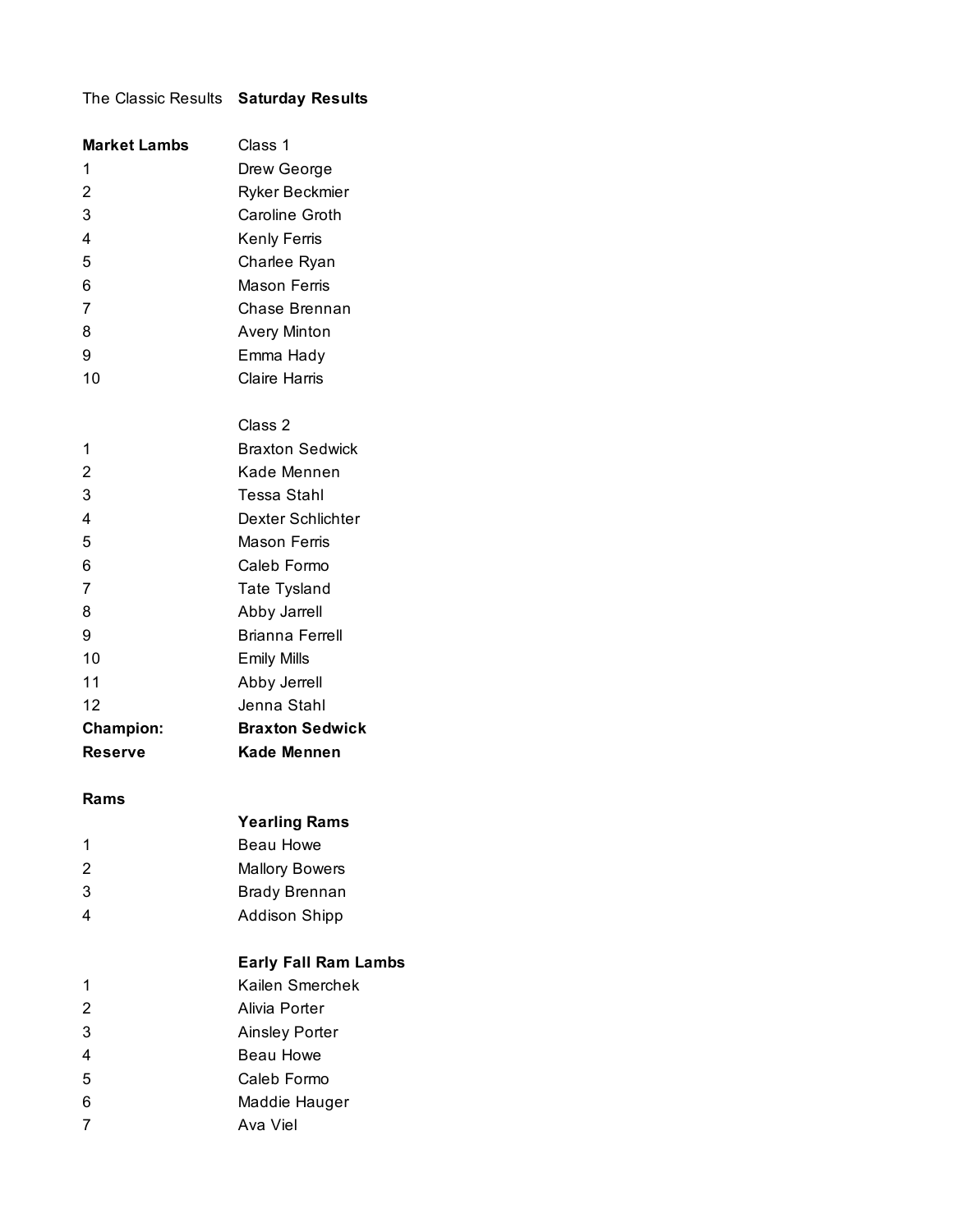|                | <b>Late Fall Rams</b>                                  |
|----------------|--------------------------------------------------------|
| 1              | <b>Mallory Bowers</b>                                  |
| 2              | <b>Ephraim Fowler</b>                                  |
| 3              | <b>Carson Knittel</b>                                  |
| 4              | Alexis Koch                                            |
| 5              | <b>Ephraim Fowler</b>                                  |
|                | <b>Senior Champion Ram: Beau Howe (yearling)</b>       |
|                | Reserve Champion Ram: Kailen Smerchek-Fall             |
|                |                                                        |
|                | <b>January Ram Lambs</b>                               |
| 1              | <b>Ephraim Fowler</b>                                  |
| 2              | Shelbie Pollard                                        |
| 3              | Maddie Hauger                                          |
| 4              | Wyatt Wierzbicki<br><b>Beau Howe</b>                   |
| 5              |                                                        |
| 6<br>7         | Drew George<br>Ryker Beckmier                          |
| 8              | <b>Carson Knittel</b>                                  |
| 9              | AJ Harris                                              |
| 10             | <b>Ephraim Fowler</b>                                  |
| 11             | <b>Brock Trew</b>                                      |
| 12             | Alexis Bowman                                          |
| 13             | John Crowder                                           |
|                |                                                        |
|                | <b>February Ram Lambs</b>                              |
| 1              | Lilly Williamson                                       |
| $\overline{c}$ | <b>Caroline Groth</b>                                  |
| 3              | <b>Mallory Bowers</b>                                  |
| 4              | Ryker Beckmier                                         |
| 5              | Drew George                                            |
| 6              | <b>Mallory Bowers</b>                                  |
| 7              | Hudson Fleener                                         |
| 8              | Jude Parker                                            |
| 9              | Addyson Trew                                           |
|                |                                                        |
|                | <b>March Ram Lambs</b>                                 |
| 1              | Logan Beckmier                                         |
| 2              | Alivia Porter                                          |
| 3              | Beau Howe                                              |
| 4              | Alexis Bowman                                          |
| 5              | Addyson Trew                                           |
| 6              | Emma Hady                                              |
|                | Junior Champion Ram: Ephraim Fowler (january)          |
|                | Reserve Champion Ram: Lilly Williamson (february)      |
|                | <b>Champion Ram: Beau Howe Yearling Ram</b>            |
|                | Reserve Champion: Kailen Smerchek Fall Ram             |
| <b>Ewes</b>    |                                                        |
| 1              | <b>Yearling Ewes Class 1</b><br><b>Braden Buckland</b> |
|                |                                                        |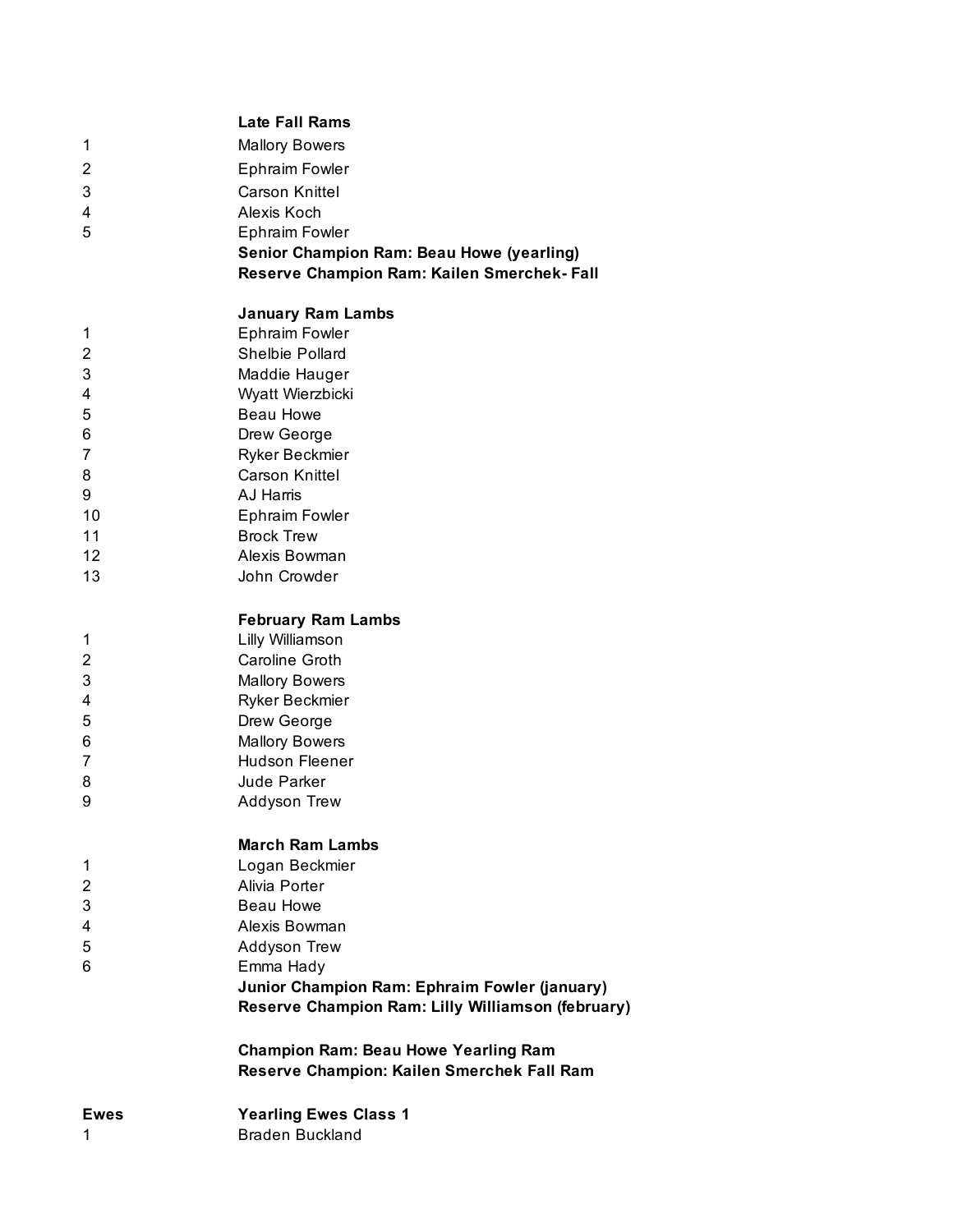| 2              | Kailen Smerchek              |
|----------------|------------------------------|
| 3              | Alivia Porter                |
| 4              | Drew George                  |
| 5              | Hope Barker                  |
| 6              | Ryker Beckmier               |
| 7              | <b>Beau Howe</b>             |
| 8              | <b>Brady Brennan</b>         |
| 9              | <b>Mallory Bowers</b>        |
| 10             | Maddie Hauger                |
| 11             | Wyatt Wierzbicki             |
| 12             | <b>Kate Bowers</b>           |
| 13             | <b>Rylee Geerts</b>          |
| 14             | <b>Caroline Groth</b>        |
| 15             | Hope Barker                  |
| 16             | <b>Emily Mills</b>           |
| 17             | Henry Nielson                |
|                |                              |
|                | <b>Yearling Ewes Class 2</b> |
| 1              | Charlee Ryan                 |
| 2              | Kailen Smerchek              |
| 3              | <b>Ainsley Porter</b>        |
| 4              | Alexis Bowman                |
| 5              | <b>Ephraim Fowler</b>        |
| 6              | Cole Knittel                 |
| 7              | Landrey Krieger              |
| 8              | Caroline Groth               |
| 9              | Wyatt Wierzbicki             |
| 10             | <b>Mallory Bowers</b>        |
| 11             | <b>Phillipe Eugene</b>       |
| 12             | Katie Anderson               |
| 13             | Logan Beckmier               |
| 14             | <b>Hudson Fleener</b>        |
| 15             | <b>Connor Novak</b>          |
| 16             | Tate Tysland                 |
| 17             | John Crowder                 |
| 18             | Chase Brennan                |
|                |                              |
|                | <b>Yearling Ewes Class 3</b> |
| 1              | Drew George                  |
| $\overline{c}$ | Alivia Porter                |
| 3              | Alivia Porter                |
| 4              | Scout Ingram                 |
| 5              | Lilly Williamson             |
| 6              | <b>Beau Howe</b>             |
| 7              | <b>Mallory Bowers</b>        |
| 8              | Maddie Hauger                |
| 9              | Abby Jarrell                 |
| 10             | <b>Brock Trew</b>            |
| 11             | Harper Ryan                  |
| 12             | <b>Ephraim Fowler</b>        |
| 13             | <b>Brayden Geerts</b>        |
| 14             | <b>Addison Shipp</b>         |
|                |                              |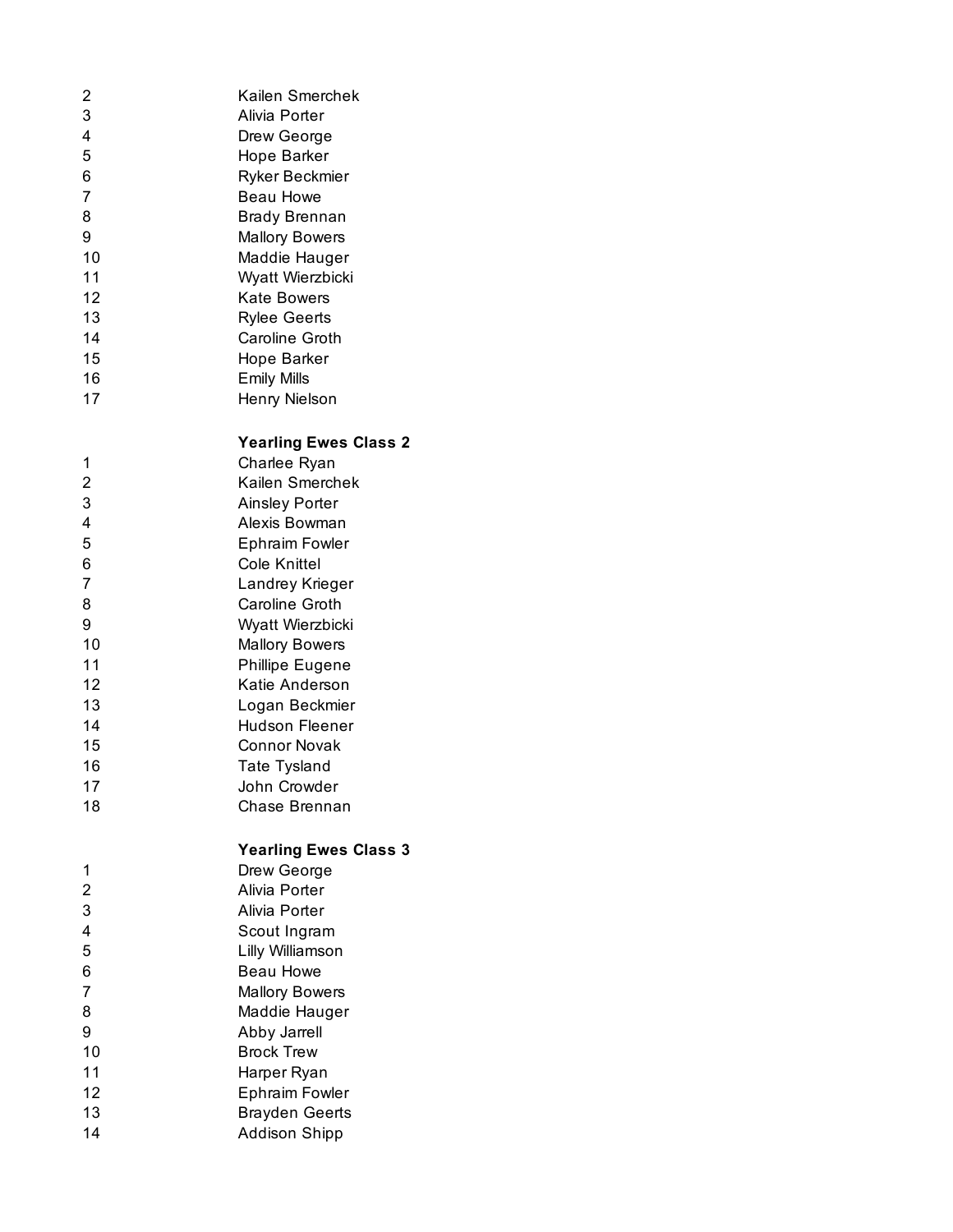| 15 | <b>Connor Novak</b> |
|----|---------------------|
| 16 | Nevaeh Tolin        |
|    |                     |

- 17 Kate Bowers
- Abby Brown

### **Yearling Ewes Class 4**

- Landrey Krieger
- Hudson Fleener
- Carson Knittel
- Alexis Bowman
- Kailen Smerchek
- Brady Brennan
- Katie Anderson Abby Brown
- Maddie Hauger
- Brady Brennan
- Charlee Ryan
- 
- Peyton Howe Carson Kretzmeier
- Baylee McCoy

### **Early Fall Ewe Lambs Class 1**

- Brady Brennan
- Katie Anderson
- Beau Howe
- Dexter Schlichter
- Carson Kretzmeier
- Drew George
- Hayden Schlichter
- Wyatt Wierzbicki
- Ava Viel 10 Henry Nielson
- 
- Logan Beckmier
- Abby Brown

# **Early Fall Ewe Lambs Class 2**

- Kailen Smerchek
- Hope Barker
- Lilly Williamson Shelbie Pollard
- Maddie Hauger
- Brayden Geerts
- Alexis Bowman
- 8 Brock Trew
- Scout Ingram
- AJ Harris
- Connor Novak
- John Crowder

#### **Late Fall Ewe Lambs** Cole Knittel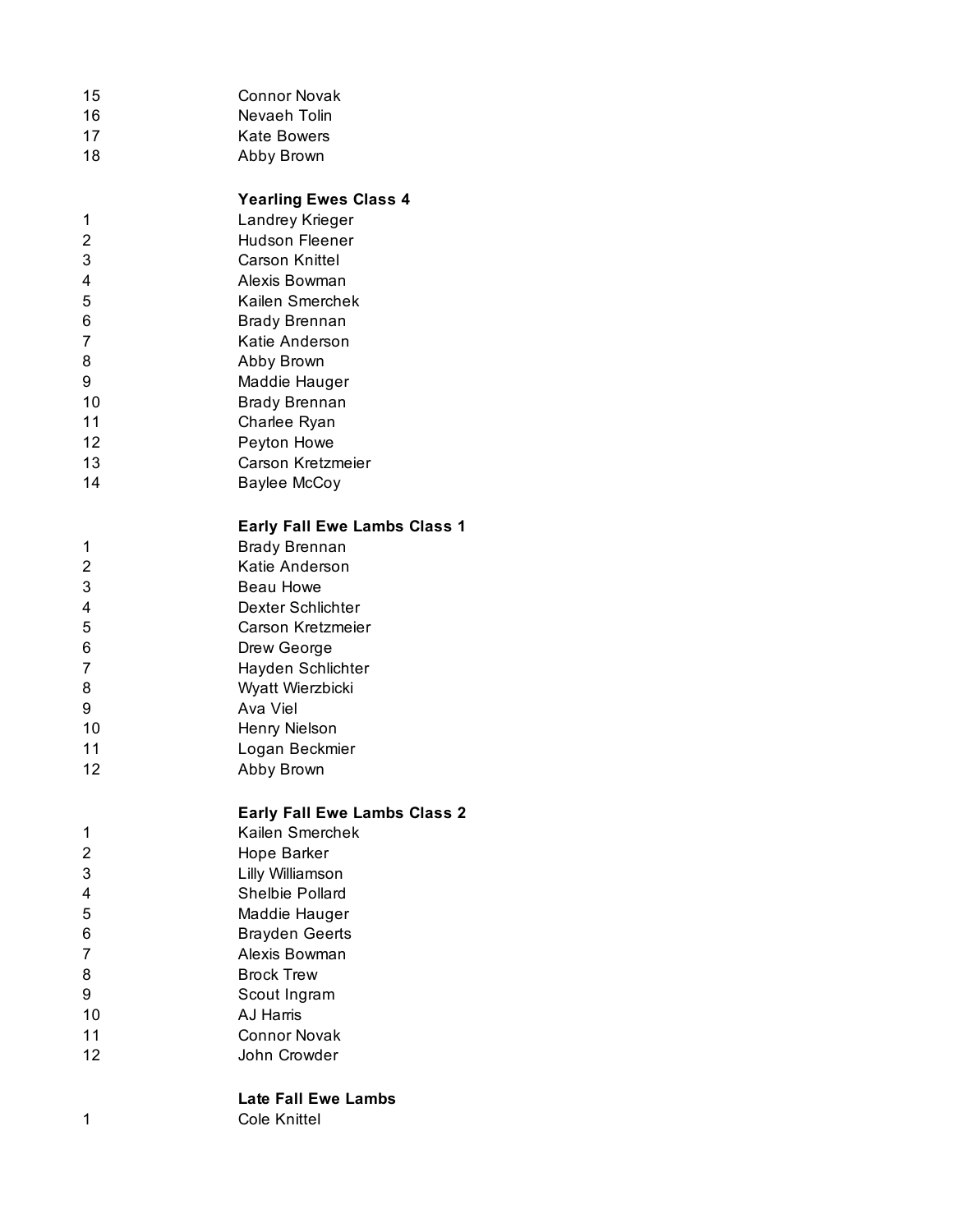| 2  | <b>Carson Knittel</b>                            |
|----|--------------------------------------------------|
| 3  | Jude Parker                                      |
| 4  | Drew George                                      |
| 5  | John Crowder                                     |
| 6  | Katie Anderson                                   |
| 7  | <b>Rylee Geerts</b>                              |
| 8  | Baylee McCoy                                     |
| 9  | Peyton Howe                                      |
| 10 | <b>Kate Bowers</b>                               |
| 11 | Caleb Formo                                      |
| 12 | <b>Shelbie Pollard</b>                           |
| 13 | Ryker Beckmier                                   |
| 14 | Scout Ingram                                     |
| 15 | <b>Kate Bowers</b>                               |
| 16 | Kylee McCoy                                      |
| 17 | Rylee McCoy                                      |
|    | Senior Champion: Charlee Ryan, class 2 Yearlings |
|    | Reserve Sr Champion: Kailen Smerchek Fall        |

## **January Ewe Lambs Class 1**

| 1  | Kailen Smerchek                  |
|----|----------------------------------|
| 2  | Beau Howe                        |
| 3  | Peyton Howe                      |
| 4  | Drew George                      |
| 5  | Logan Beckmier                   |
| 6  | <b>Brady Brennan</b>             |
| 7  | Carson Knittel                   |
| 8  | Lilly Williamson                 |
| 9  | Wyatt Wierzbicki                 |
| 10 | <b>Ephraim Fowler</b>            |
| 11 | <b>Mallory Bowers</b>            |
| 12 | Riggin Klotz                     |
| 13 | Logan Beckmier                   |
| 14 | Cale Formo                       |
| 15 | <b>Addison Shipp</b>             |
| 16 | <b>Braxton Sedwick</b>           |
| 17 | Harper Ryan                      |
| 18 | Henry Nielson                    |
| 19 | Charlee Ryan                     |
| 20 | Kenly Ferris                     |
| 21 | Mitchell Brown                   |
| 22 | Ava Viel                         |
|    | <b>January Ewe Lambs Class 2</b> |
| 1  | Alivia Porter                    |
| 2  | Drew George                      |
| 3  | Larkin Miller                    |
| 4  | <b>Ephraim Fowler</b>            |
| 5  | Kate Bowers                      |
| 6  | <b>Brady Brennan</b>             |

7 Caroline Groth<br>8 Maddie Hauger

Maddie Hauger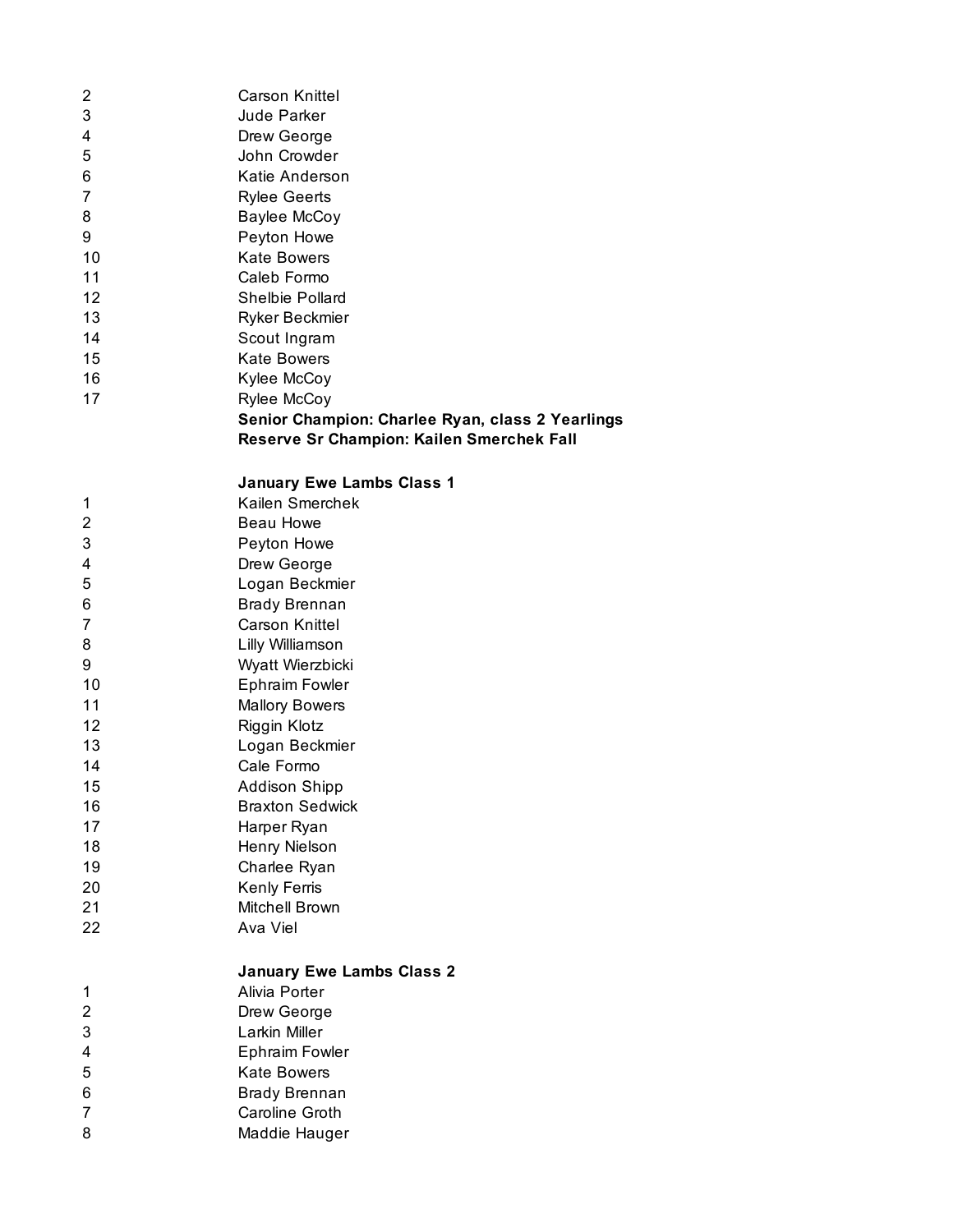| 9              | Katie Anderson                    |
|----------------|-----------------------------------|
| 10             | <b>Addyson Trew</b>               |
| 11             | Alivia Porter                     |
| 12             | Alexis Koch                       |
| 13             | Maddie Hauger                     |
| 14             | Hudson Fleener                    |
| 15             | <b>Breelyn Slack</b>              |
| 16             | Kate Bowers                       |
| 17             | Alexis Bowman                     |
| 18             | <b>Avery Mills</b>                |
| 19             | Drew Hoeflinger                   |
| 20             | <b>Brianna Ferrell</b>            |
| 21             | <b>Claire Harris</b>              |
| 22             | Carson Kretzmeier                 |
| 23             | <b>Brayden Geerts</b>             |
| 24             | Alivia Porter                     |
| 25             | Quincy Langenderfer               |
| 26             | Amelia Langenderfer               |
|                |                                   |
|                | <b>February Ewe Lambs Class 1</b> |
| 1              | Kailen Smerchek                   |
| $\overline{c}$ | <b>Mallory Bowers</b>             |
| 3              | <b>Hudson Fleener</b>             |
| 4              | <b>Beau Howe</b>                  |
| 5              | Shelbie Pollard                   |
| 6              | Lilly Williamson                  |
| 7              | Charlee Ryan                      |
| 8              | Landrey Krieger                   |
| 9              | <b>Jude Parker</b>                |
| 10             | <b>Braden Buckland</b>            |
| 11             | <b>Ephraim Fowler</b>             |
| 12             | Carson Kretzmeier                 |
| 13             | <b>Addison Shipp</b>              |
| 14             | <b>Braxton Sedwick</b>            |
| 15             | Alli Brennan                      |
| 16             | <b>Connor Novak</b>               |
| 17             | Carson Knittel                    |
| 18             | Maddie Hauger                     |
| 19             | <b>Rylee Geerts</b>               |
| 20             | <b>Audrey Parsons</b>             |
| 21             | Alexis Bowman                     |
|                | <b>February Ewe Lambs Class 2</b> |
| 1              | Drew George                       |
| 2              | Kailen Smerchek                   |
| 3              | <b>Ainsley Porter</b>             |
| 4              | Ryker Beckmier                    |
| 5              | Alivia Porter                     |
| 6              | Drew Hoeflinger                   |
| 7              | Hope Barker                       |
| 8              | Katie Anderson                    |
| 9              | Larkin Miller                     |